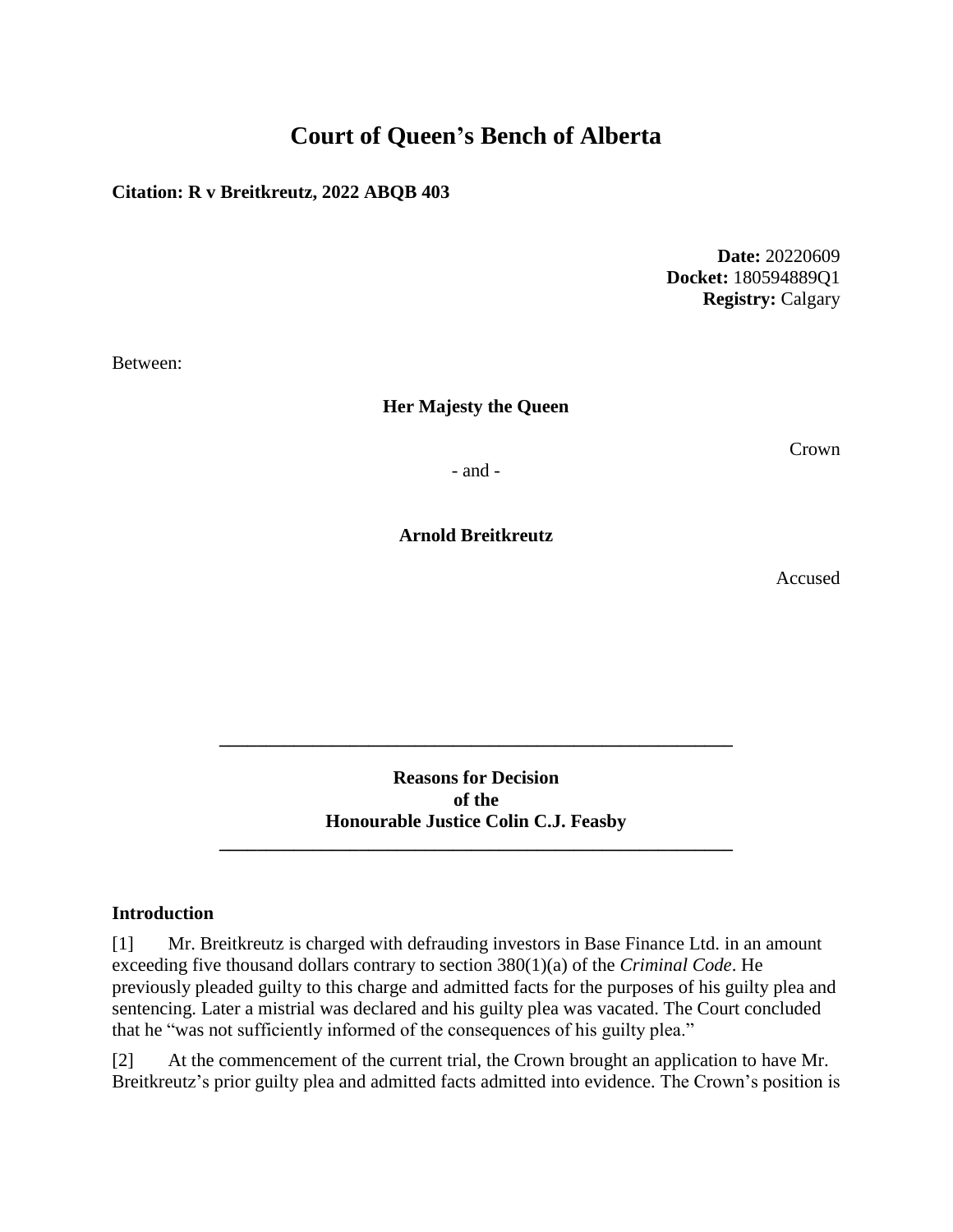that the guilty plea and admitted facts are informal admissions that may be used against Mr. Breitkreutz in the current trial.

[3] Counsel for Mr. Breitkreutz submits that the guilty plea and admitted facts were premised on incorrect legal advice. As such, admitting the guilty plea and admitted facts into evidence renders the court's decision to vacate the guilty plea meaningless. If the Court's conclusion that Mr. Breitkreutz was not informed of his legal rights is to be taken seriously, neither the guilty plea nor the admitted facts arising from the same plea bargain may be admitted into evidence in the current trial.

## **Background**

[4] Prior to the original trial, counsel for Mr. Breitkreutz brought an application to exclude certain evidence that the RCMP obtained from the Alberta Securities Commission (ASC) pursuant to s 8 of the *Charter*: *R v Breitkreutz,* 2021 ABQB 193 (Dilts J). This type of application is commonly referred to as a *Jarvis* application: *R v Jarvis*, 2002 SCC 73. Mr. Breitkreutz took the position that the ASC improperly used its statutory investigative powers to further a criminal investigation. Justice Dilts dismissed the *Jarvis* application concluding that "the RCMP was entitled to receive and to use the information that was gathered by the ASC using its statutory powers up to and including October 23, 2015, including the information compelled from [the Royal Bank of Canada]..." (para 56).

[5] Mr. Breitkreutz explained that he and his counsel had expected to win the *Jarvis* application. By their actions and advice, it is clear that Mr. Breitkreutz's counsel considered the admission of the RBC records that the RCMP received from the ASC to be a serious blow. As a result, Mr. Breitkreutz and his counsel decided to resolve the pending trial and to appeal the decision in the *Jarvis* application.

[6] The Crown and counsel for Mr. Breitkreutz negotiated a guilty plea and a reduced sentence. A document titled "Admission of Facts" setting out facts supporting the guilty plea was drawn up by the Crown, approved by counsel for Mr. Breitkreutz, and signed by Mr. Breitkreutz.

[7] On March 22, 2021, Mr. Breitkreutz appeared in Court and pleaded guilty. The Crown read the Admission of Facts into the record and Mr. Breitkreutz stated his agreement with the Crown's recitation of the facts on the record.

[8] Later Mr. Breitkreutz realized that by pleading guilty he had forfeited his right to appeal the pre-trial ruling in the *Jarvis* application. He retained new counsel who explained the situation to the Crown. The Crown agreed that Mr. Breitkreutz had not been informed of his legal rights. On November 5, 2021, Justice Dilts vacated his guilty plea and declared a mistrial.

## **Use of Guilty Plea**

[9] Justice Watt explained in *R v Lo*, 2020 ONCA 622 at para 68 that "a guilty plea is a formal in-court admission by an accused that they committed the offence to which the plea has been entered." The Crown in the present case seeks to enter Mr. Breitkreutz's prior guilty plea as an informal admission. The Crown relies on Justice Watt who continued at para 70 of *Lo* to explain that "formal admissions made in prior proceedings may be tendered and received in evidence in later proceedings. For example, a plea of guilty in a prosecution for a provincial or criminal offence may be received in evidence in subsequent civil or criminal proceedings."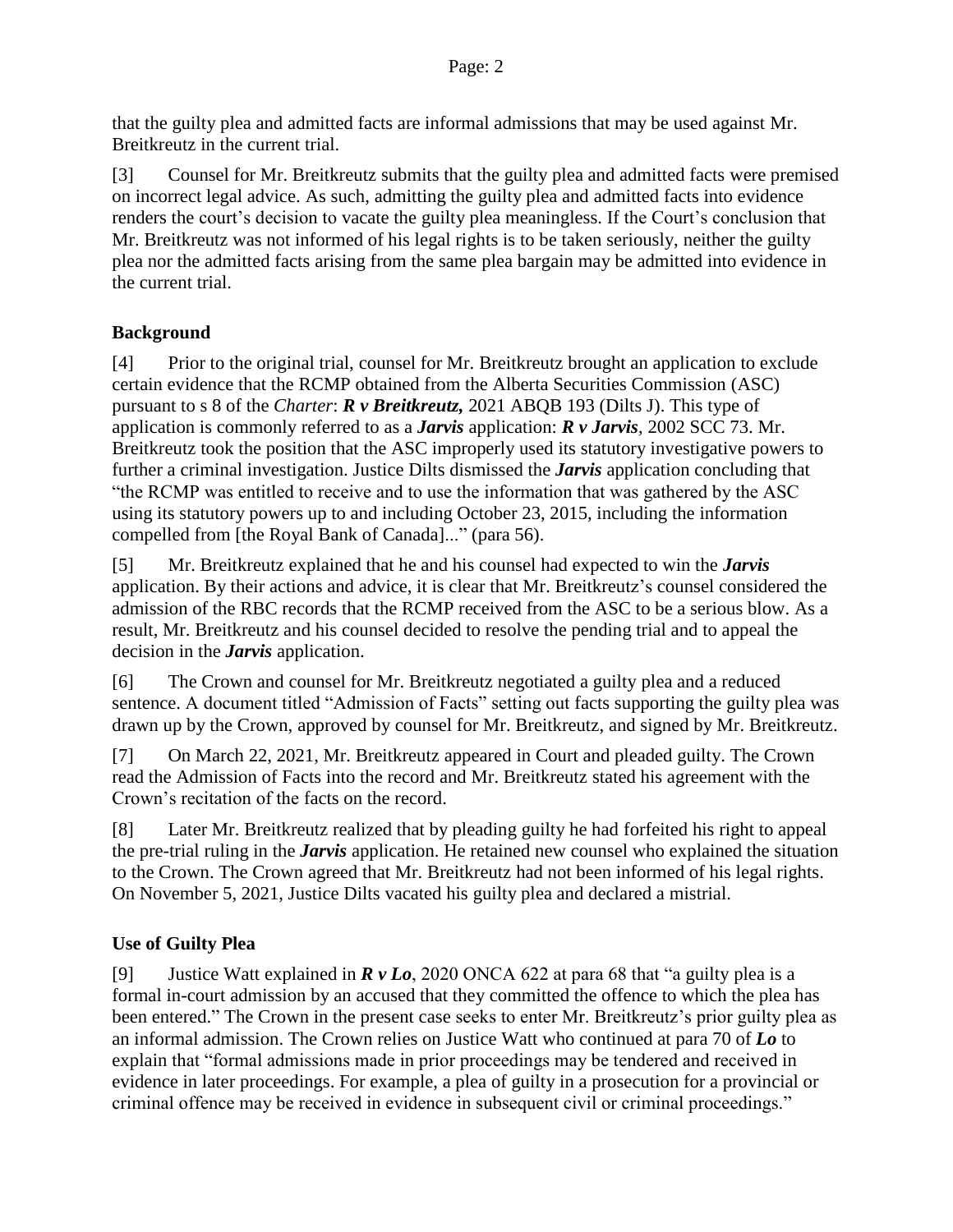[10] The present case should be distinguished from *Lo* and similar cases where the prior proceedings were of a different nature. For example, in *Lo*, the prior proceeding was a professional disciplinary proceeding. In the present case, we are dealing with the same accused facing the same criminal charges following the vacating of a guilty plea. Criminal charges are different because of the constitutionally-protected presumption of innocence and the Crown's obligation to prove guilt beyond a reasonable doubt.

[11] Justice Dilts found that the plea in the present case was not informed because Mr. Breitkreutz was not advised of the legal consequences of his guilty plea. The guilty plea was vacated accordingly. The question in the present application is what use can be made of that guilty plea now that it has been vacated.

[12] The Supreme Court of Canada in *Thibodeau v R,* [1955] SCR 646 considered whether a vacated guilty plea could be used against an accused who had precipitously pleaded guilty prior to engaging counsel. The Court held at para 26 "on the trial of an accused who has pleaded not guilty evidence that he had previously pleaded guilty to the charge but had been allowed to withdraw such plea is legally inadmissible; from which it, of course, follows that evidence of the former plea can neither be given for the prosecution nor elicited from the accused in crossexamination."

[13] The Crown describes *Thibodeau* as an "anomaly" and submits that the law has evolved since 1955*.* The Crown relies on the Ontario Court of Appeal in *R v Dietrich*, [1970] 3 OR 725 which distinguished *Thibodeau* on the basis that the guilty plea in that case was allowed to be withdrawn by the court of first instance whereas in *Dietrich* the guilty plea was quashed on appeal. The Court held at para 22 that "[t]he cases other than *Thibodeau* establish that testimony or statements of an accused on a previous trial or occasion may be treated as an admission at a subsequent trial for the same offence. It is difficult to see why a plea given at an abortive trial of this type should stand in any different position."

[14] Justice Hill in *R v Baksh*, 2005 CanLII 24918 (ONSC) wrestled with the seeming inconsistency between *Thibodeau* and *Dietrich*. The issue in *Baksh* was the admissibility of an Agreed Statement of Facts that was entered as an exhibit in Mr. Baksh's first trial, but Hill J considered the law applicable to the admissibility of guilty pleas in his reasons.

[15] The mistrial that gave rise to the dispute over the use of the agreed facts from the first trial in *Baksh* was not a result of the ineffective assistance of counsel. Instead, it resulted from both counsel for the defendant and Crown seeking to make fundamental changes to the defence and charges following the closing of the Crown's case.

[16] Justice Hill at para 92, citing *Thibodeau*, explained that "a guilty plea in a former proceeding is not inevitably admissible in a successive proceeding, for example, where in the discretion of the first court the guilty plea was withdrawn for good cause." After referring to *Kercheval v United States*, 274 US 220 (1927), Hill J summarized at para 93 that "where good cause has been shown founding discretion for withdrawal or striking of the guilty plea, the subsequent use of the plea would effectively nullify the original jurisdiction for its elimination as a judicial admission."

[17] The distinction made by Hill J in *Baksh* between cases where the guilty plea was withdrawn for "good cause" and cases like **Baksh** where a mistrial results from other causes is consistent with the principles set out in *R v Wong*, 2018 SCC 25. The idea that "constitutionally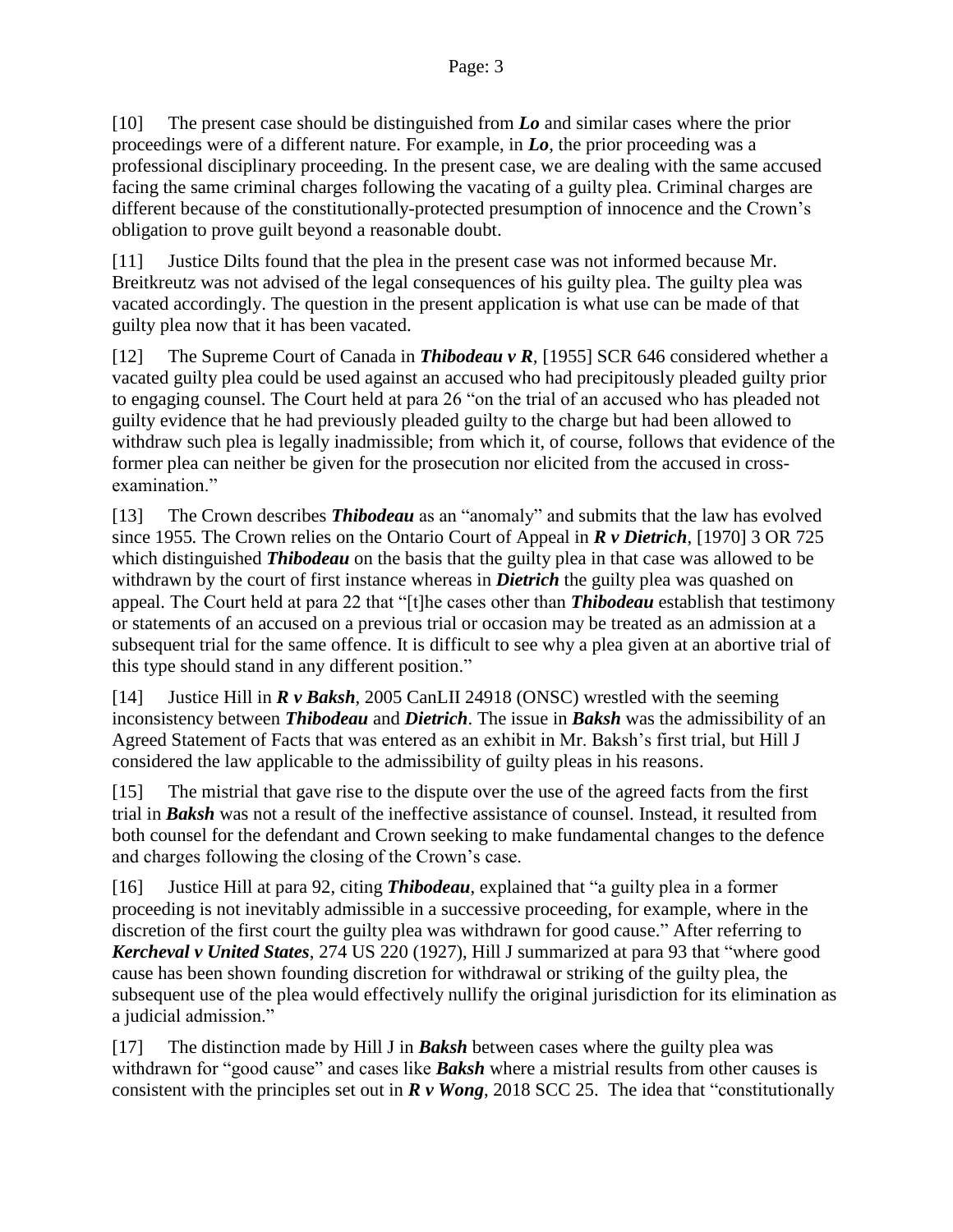enshrined protections," including the presumption of innocence, require that a guilty plea must be informed (*Wong* para 62 *per* Wagner CJC dissenting, but not on that point) sits uncomfortably with the use of that same guilty plea in a subsequent trial of the same accused on the same charges.

[18] Setting aside Mr. Breitkreutz's guilty plea means that the presumption of innocence is restored. t would be incongruous if after a guilty plea is set aside it could then be used as evidence in a subsequent trial for the same charge. As the US Supreme Court observed, "[t]he withdrawal of a guilty plea is a poor privilege, if, notwithstanding its withdrawal, it may be used in evidence under the plea of not guilty" (*Kercheval v United States* quoting *White v State*, 51 Ga 286 at 289).

[19] An equally important premise of our system of criminal justice is the right to effective assistance of counsel: *R v GDB*, 2000 SCC 22 at para 24. To allow a guilty plea that the Crown concedes and the Court has found to be predicated on incorrect legal advice to be used against an accused in a subsequent trial for the same charge would substantially undermine the right to effective assistance of counsel. An accused that is successful in setting aside a guilty plea by reason of ineffective assistance of counsel should not continue to be burdened by the consequence of the past ineffectiveness of counsel in a new trial. To allow Mr. Breitkreutz's guilty plea to be used in the present trial would undermine confidence in the justice system.

[20] A further unfairness flowing from the admission of a prior guilty plea was identified by the New York Court of Appeals in *People v Spitaleri,* 9 NY 2d 168 (NY 1961). *Spitaleri* involved a guilty plea that was set aside by reason of ineffective assistance of counsel. Prior to *Spitaleri* the principle in *Kercheval* applied only in federal courts and not in New York state courts. The Court explained that an almost inevitable consequence of admitting a prior guilty plea is that the accused will have no practical choice but to take the stand to explain away the prior guilty plea. The Court concluded "[w]e should say flatly and finally that a plea so allowed to be withdrawn is out of the case forever and for all purposes" (at 173).

[21] *Thibodeau* is not an anomaly; it remains good law. The policy that informs *Thibodeau* is amply explained in the US cases cited and is consistent with the principles that inform the withdrawal of guilty pleas set out in *Wong*. Mr. Thibodeau's guilty plea was vacated because he made it hastily without the advice of counsel whereas Mr. Breitkreutz's guilty plea was vacated because it was misinformed. There is no meaningful difference between the position of Mr. Thibodeau and Mr. Breitkreutz. Accordingly, Mr. Breitkreutz's prior guilty plea is legally inadmissible.

## **Use of Admitted Facts**

[22] A typical plea bargain includes an agreement to plead guilty and stipulation to a set of facts that satisfy the elements of the charges to which the accused is to plead guilty. The accused's agreement to facts supporting the charge is necessary to satisfy the requirement in *Criminal Code* s 606(1.1)(c). In the present case, the agreed facts were also prepared for the purpose of sentencing pursuant to *Criminal Code* s 724(1). In exchange, the Crown agrees to seek a reduced sentence. Because the agreed facts must support the charge to which the accused pleads guilty, admitting agreed facts would nullify the exclusion of a guilty plea.

[23] The law, however, seems to contemplate that after the vacating of a guilty plea by reason of ineffective assistance of counsel, the admission of agreed facts in a subsequent trial on the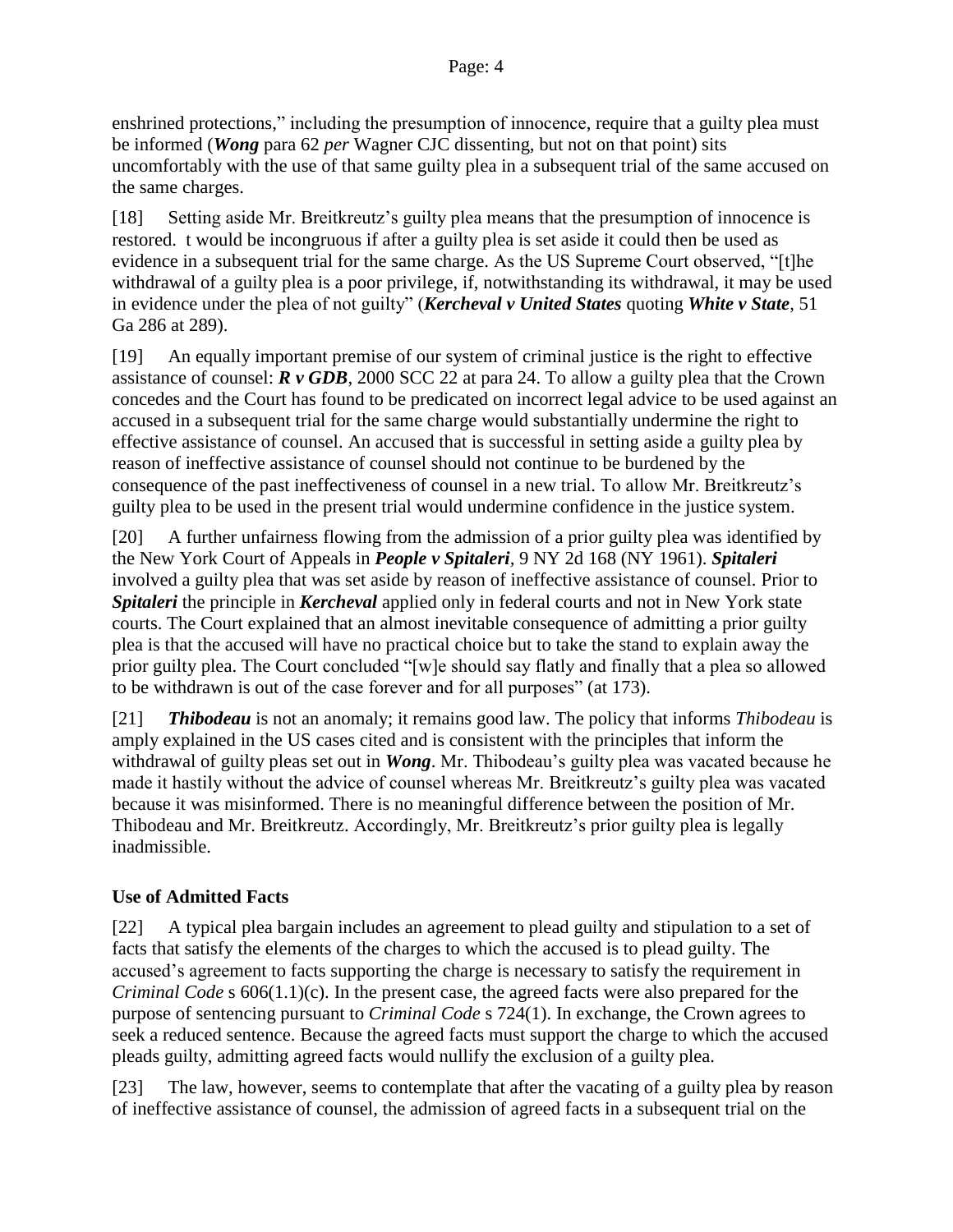same charges is possible. Slatter JA in *R v Rushiti*, 2020 ABCA 99 at para 6 explained in *obiter dicta* that where a guilty plea is set aside on appeal by reason of ineffective assistance of counsel, an agreed statement of facts "is, at least, *prima facie* admissible at any new trial as an admission against interest."

[24] Justice Slatter's use of the words "*prima facie* admissible" implicitly recognizes that an agreed statement of facts may nevertheless be excluded if its prejudicial effect outweighs its probative value: *R v Mohan*, [1994] 2 SCR 9 at 21. Indeed, the Court must have such discretion if it is, in appropriate cases, to give full effect to the vacating of a guilty plea for good cause.

[25] Mr. Breitkreutz testified that he had two things on his mind when he accepted the plea bargain: (1) the prospect of appealing the pre-trial ruling; and (2) the reduced sentence offered by the Crown. He gave little consideration to the content of the agreed facts as it was irrelevant to the two matters that preoccupied him. Essentially, for Mr. Breitkreutz, agreeing to the facts proposed by the Crown was ticking a box on the way to his appeal of the pre-trial ruling.

[26] The preamble to the Admission of Facts is a repetition of the guilty plea. The preamble specifically states that Mr. Breitkreutz committed the offence that he is charged with, identifies the relevant section of the *Criminal Code*, and uses wording taken from the *Criminal Code*. The preamble to the Admission of Facts contains no facts; instead, it offers a conclusion of guilt.

[27] The body of the Admission of Facts contains some non-controversial facts that Mr. Breitkreutz agreed were true in his *voir dire* cross-examination. Other parts of the Admission of Facts are disputed. Not surprisingly, the disputed paragraphs set out the key facts that the Crown must establish to prove guilt.

[28] Paragraph 3 of the Admission of Facts sets out dealings between the ASC and the Royal Bank of Canada with which Mr. Breitkreutz had no involvement. Paragraph 4 sets out the conclusions of the forensic audit performed by the Crown's expert accountant. Mr. Breitkreutz stated in his *voir dire* evidence that he made no attempt to verify the accuracy of the Crown's forensic accountant's work. Mr. Breitkreutz's admission of paragraphs 3 and 4 is of little or no probative value as he had no knowledge of the actions of others, nor did he attempt to verify the forensic accountant's conclusions.

[29] Mr. Breitkreutz testified in his *voir dire* cross-examination that he was motivated to make the statements in his Admission of Facts, in part, by the prospect of a more lenient sentence. The law is clear in the context of statements or confessions to persons in authority that "[a]n explicit offer by the police to procure lenient treatment in return for a confession is clearly a very strong inducement, and will warrant exclusion in all but exceptional circumstances." (*R v Oickle*, 2000 SCC 38 at para 49). The inducement renders the confession or statement against interest unreliable (*ie* not probative) and thus it should be excluded (para 68).

[30] The plea bargain in the present case can be distinguished from an offer of leniency from police by reason that the accused was represented by counsel and may be presumed to not be as vulnerable as an unrepresented person dealing with police following an arrest. But such a distinction does not hold when, as here, the Court has found that the accused was not informed of the legal consequences of a guilty plea. An inducement to stipulate to facts supporting a guilty plea in the absence of the effective assistance of counsel, renders the admitted facts unreliable for the same reasons that confessions to police procured by inducements are unreliable.